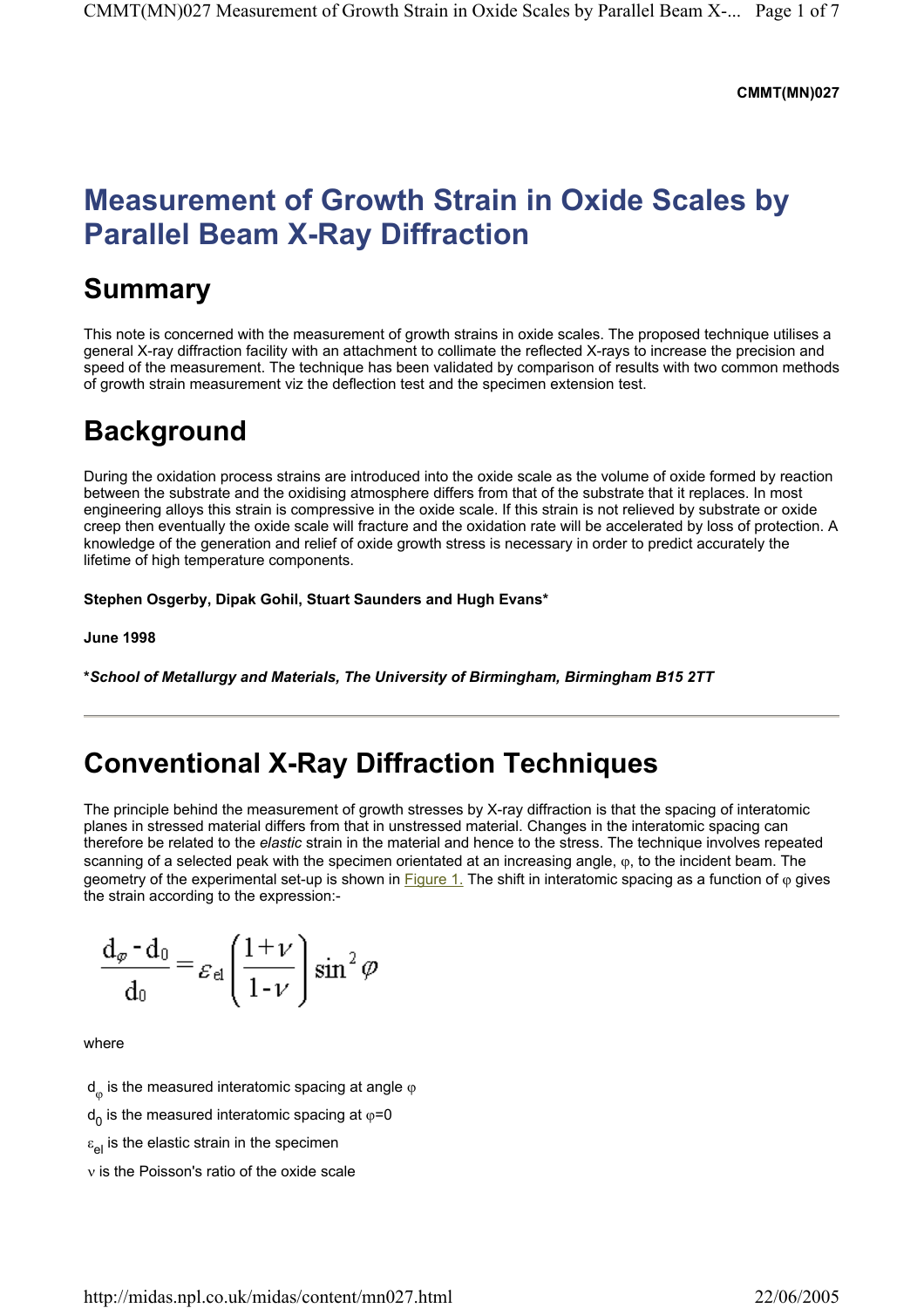

#### **Figure 1 Schematic Representation of X-Ray Diffraction Apparatus used in Conventional Mode**

Typically strains in the order of 0.05% can be resolved which gives stresses ~100 MPa [1].

Care must be exercised to select a peak which is unambiguously identified with the oxide under investigation and is sufficiently defined to allow reliable measurement of the interatomic spacings at the different <sub>Φ</sub>. The equipment must also be calibrated by scanning a suitable stress-free (eg powder) sample to identify any peak shift arising from misalignment in the test equipment.

Specimen heating is preferably achieved by direct resistance heating of conducting specimens and monitored by a calibrated thermocouple attached directly to the specimen. Care must be taken to ensure that the thermocouple does not interfere with the X-ray path.

The typical time taken for a scan at growth temperatures is  $\sim$  2 hours and the minimum thickness of scale that can be measured is  $2-3 \mu m$ .

# **Parallel Beam X-Ray Diffraction**

The experimental set up required to modify X-ray diffraction facilities to parallel beam operation is shown in Figure 2. The technique was originally developed to characterise thin layers of single crystal deposited upon various substrates and used very low angles of incidence for the X-ray beam - so called glancing angle X-ray diffraction. It has been claimed that using the facility in glancing angle mode then films of thickness  $\sim$ 1  $\mu$ m can be characterised [2].

Glancing incidence angles cannot be used to measure residual strain in oxide layers as insufficient values of the angle  $\varphi$  can be generated; however the modified equipment does offer considerable advantages over conventional X-ray diffraction apparatus in terms of enhanced intensity of the diffracted beam resulting in more rapid scanning of the individual peaks and the ability to detect and measure peaks on thinner scales.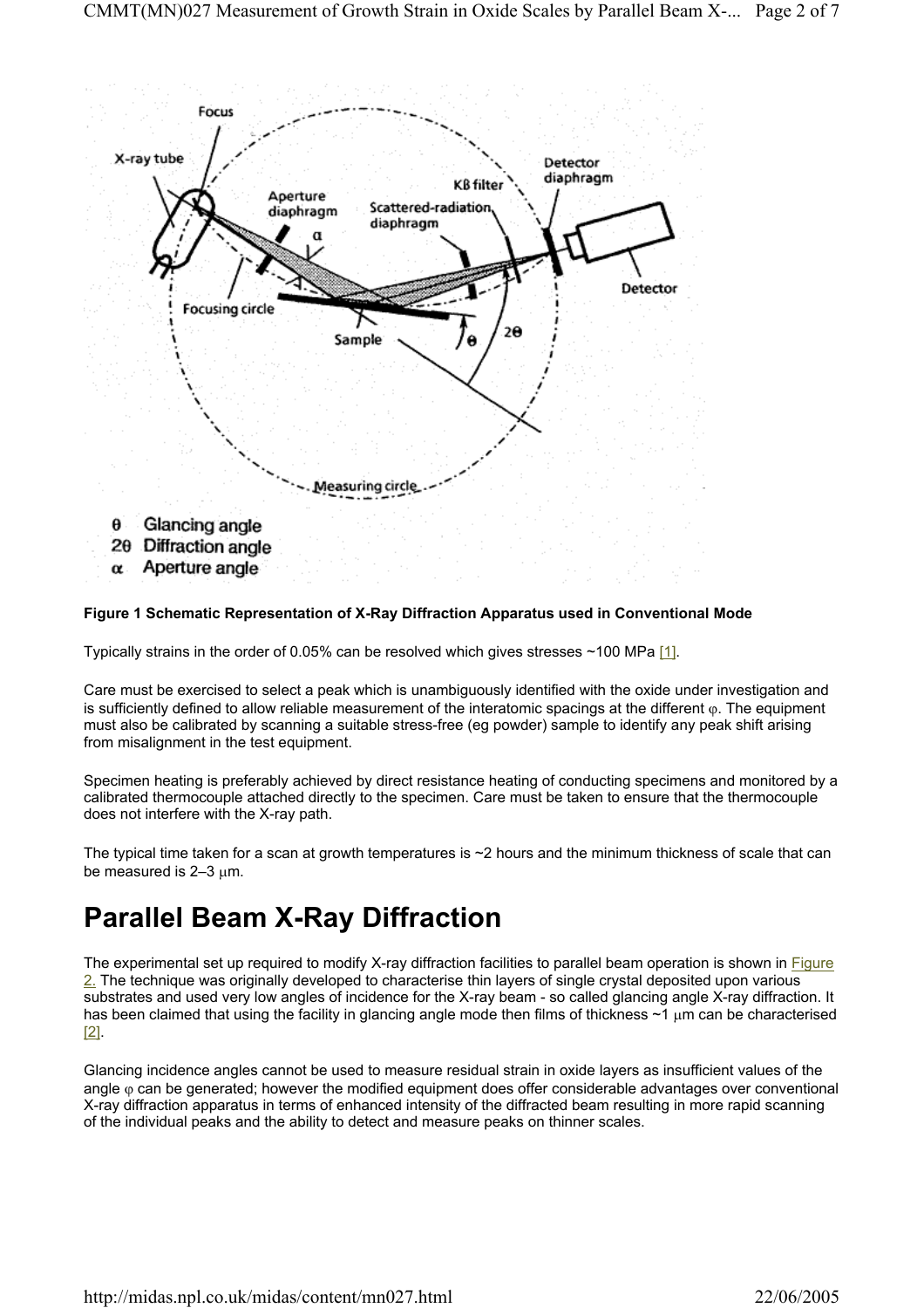



# **Validation Experiments**

## **Parallel Beam X-Ray Diffraction**

A matrix of tests to measure growth stresses on materials that form  $A I_2O_3$  has been carried out. Two substrates, Fecralloy and PM2000, were chosen that exhibited low and high creep strength respectively at the oxide growth temperatures, 1000 and 1100°C.

In both materials the growth stresses were compressive. The stresses in PM2000  $(\sim 1 - 2$  GPa at both temperatures) are greater than in the Fecralloy (400-700 MPa). This observation is a result of relaxation in the metallic substrate being much more rapid in the weaker Fecralloy than in PM2000.

## **Specimen Extension Tests**

Where the cross section of the oxidising specimen is small, the stresses evolving in the oxide and resultant stresses in the substrate can act to produce plastic strain in the substrate, leading to a uniform extension of the specimen which can be measured after cooling to room temperature. This extension can then be used to calculate the average stresses that developed in scale and substrate during oxidation. The only requirement for independent data is that the creep properties of the substrate are also known. Creep rate,ε dot, can be expressed in the form:-

$$
\dot{\varepsilon} = A \sigma^n \exp\left(\frac{Q}{RT}\right)
$$

where

A is a constant  $\sigma$  is the stress acting on the substrate n is the stress exponent Q is the activation energy R is the gas constant T is the absolute temperature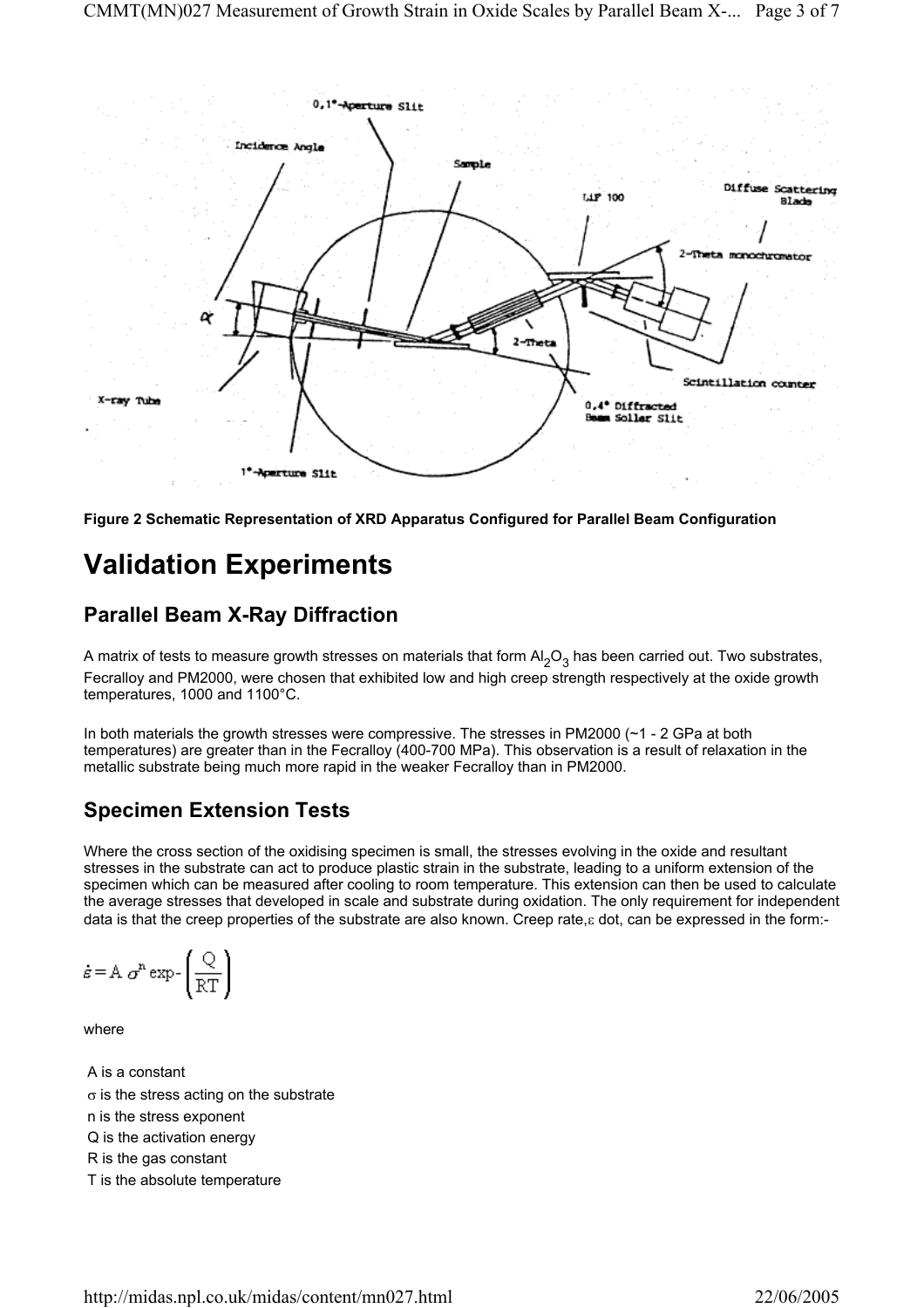Analysis of the stress distribution  $[2]$  leads to the expression for the stress in the oxide scale,  $\sigma_{ox1}$  thus:

$$
\sigma_{\text{ox}} = -\frac{h}{2\xi} \left( \frac{\dot{\varepsilon}}{\text{Aexp}\left(\frac{Q}{RT}\right)} \right)^{x_{\text{av}}}
$$

where

h is the thickness of the substrate

ξ is the oxide scale thickness

The lower limit of strain that can be measured is ~0.01%. This corresponds to a mean creep rate of 10<sup>-9</sup> s<sup>-1</sup> on a 24 h exposure.

Thin specimens of PM2000 and Fecralloy have been exposed at 1000 and 1100°C for 8, 16 and 24 h. The length of each specimen was measured before and after the exposure using a travelling microscope. The specimens were then sectioned and the oxide thickness measured under the optical microscope.

The creep laws used for the two materials are as follows:

Fecralloy

$$
\dot{\varepsilon} = 5.96 \times 10^{-27} \sigma^{5.5} \exp\left(\frac{-47136}{T}\right), \text{ s}^{-1}
$$
  
( $\sigma$  measured in Pa)

PM2000 at 1100°C

$$
\dot{\varepsilon} = 1.08 \times 10^{-27} \sigma^{11}, \; s^{-1} \; (\sigma \; \text{measured in MPa})
$$

Using the above analysis, growth stresses were calculated for the two alloys. Again the growth stresses decay with increasing oxidation time and those generated in PM2000 (2-5 GPA) are an order of magnitude greater than those generated in Fecralloy (100-400 MPa).

The calculation of growth stress using this method is critically dependent upon the creep laws for the substrate material. Creep data for PM2000 shows a very high degree of scatter and data for Fecralloy is sparse at these temperatures. Caution must therefore be used in placing too great an emphasis on the precision of these data.

### **Deflection Tests**

This approach utilises thin rectangular specimens whose length is much greater than their width or thickness typical dimensions are 50 x 10 x 0.2 mm. The specimen is protected from oxidation on one face eg by deposition of a protective coating. Oxidation of the remaining large surface causes bending in the sample resulting in a measurable deflection. The test relies upon the corrosion resistance of the coating to prevent all but minimal oxidation of the protected surface. A schematic representation of the experimental apparatus is shown in **Figure 3.**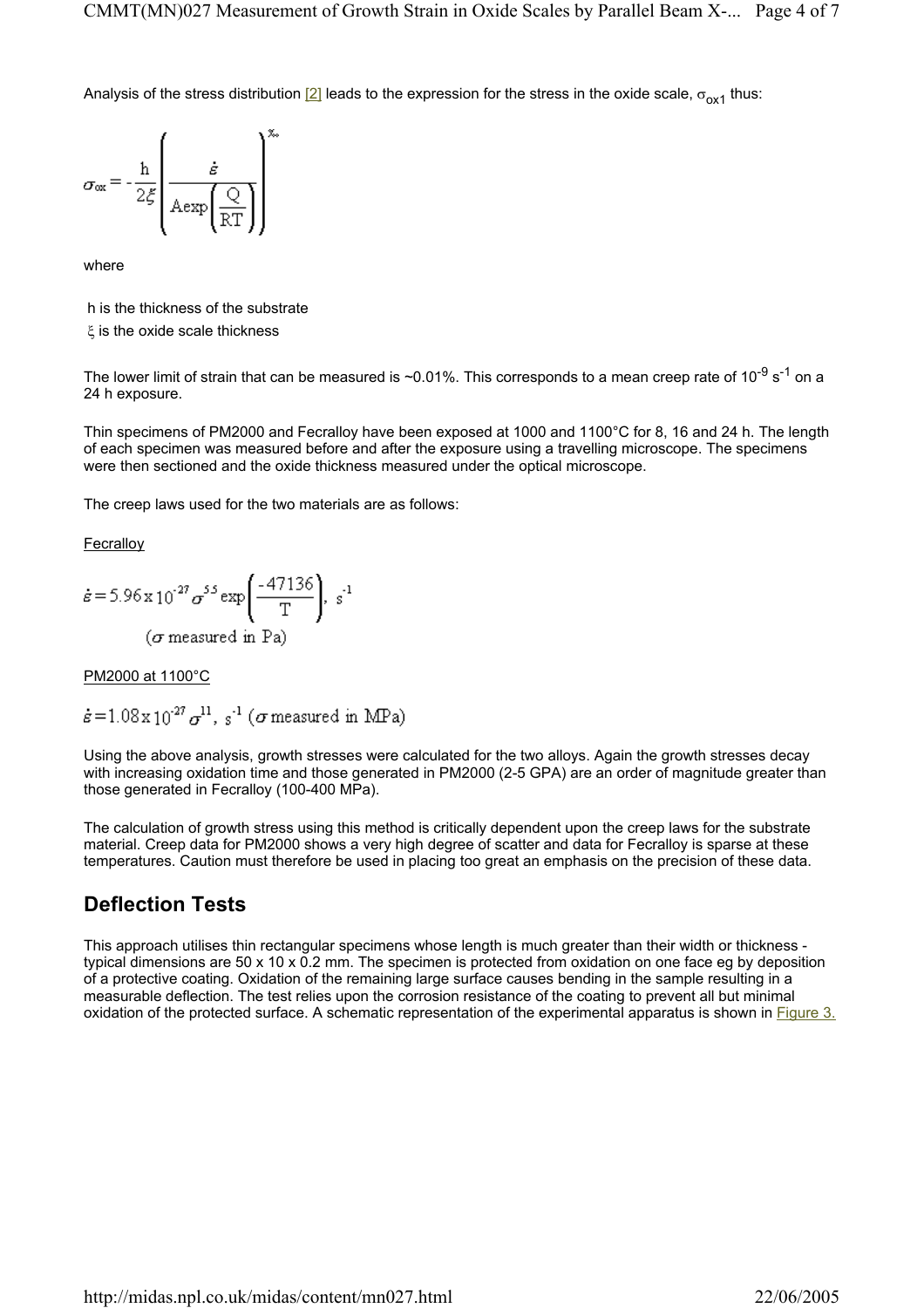

### **Figure 3**

Analysis of the experiment is complex and requires measurement of the rate of change of curvature of the substrate and oxide. The analysis, which requires knowledge of the creep properties of test sample and numerical solution of a pair of simultaneous equations, has been described fully in work published previously [3].

One series of growth stress measurements has been carried out on Fecralloy at 1000°C and the results are presented in Figure 4. The growth stresses again decay with increasing oxidation time and are consistent with those measured using the other techniques.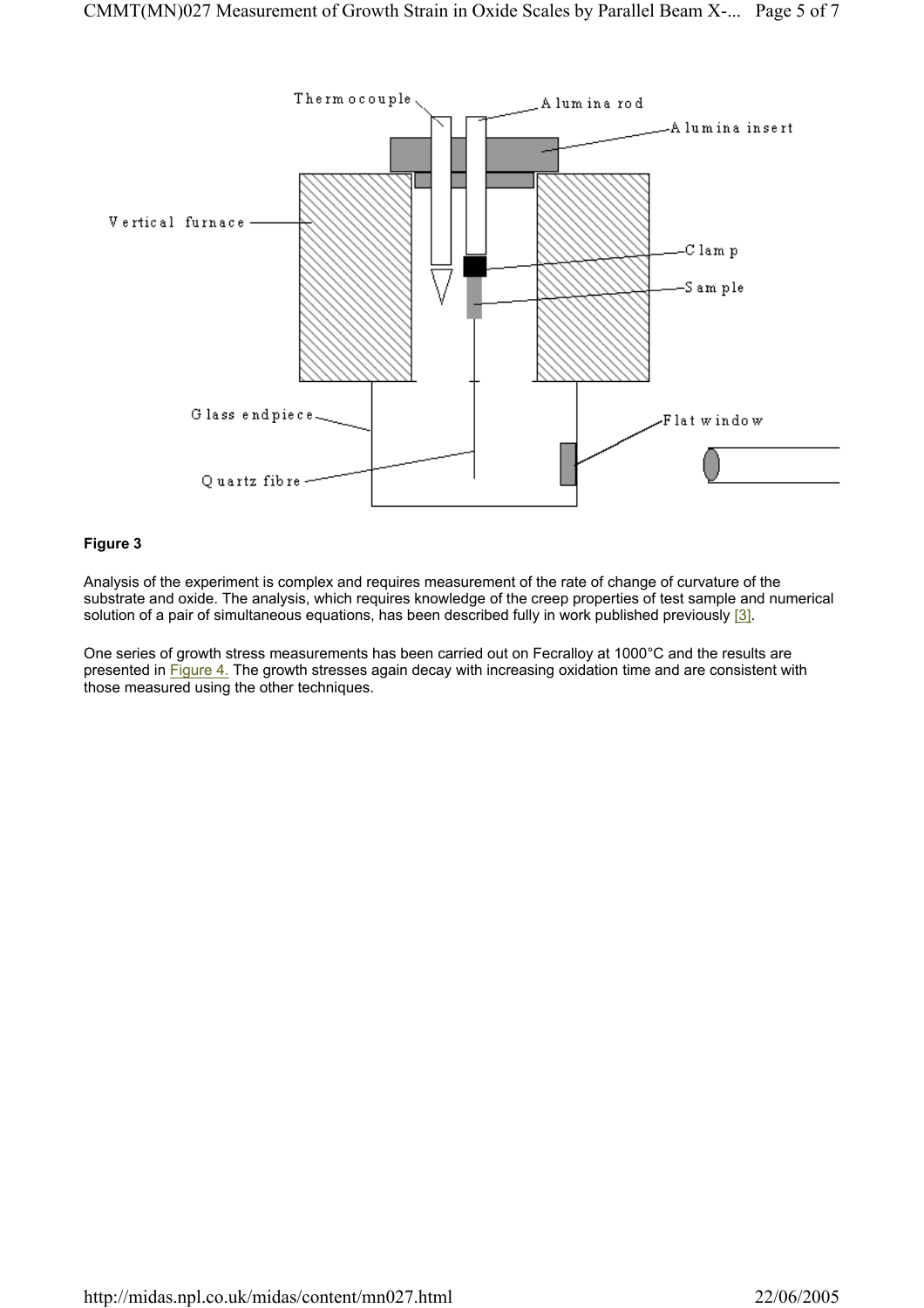

#### **Figure 4**

# **Summary and Conclusions**

Growth stresses have been measured on alloys which form an alumina scale, using three techniques. The techniques give results which are broadly consistent and indicate clearly that growth stresses are substantially relaxed by creep of the substrate - growth stresses in an oxide of a given thickness are reduced when the substrate is weakened either by an increase in oxidation temperature or when the inherent substrate strength is low.

Parallel beam X-ray diffraction has the advantage over the other techniques investigated in that it requires fewer independent data inputs. The other two techniques both require creep data for the substrate material which may not be available or, even if it does exist, may show considerable scatter, thereby introducing uncertainties into the calculated growth stress.

# **Acknowledgements**

This research was supported under the 'Materials Degradation in Aggressive Environments' Programme, a programme of underpinning research funded by the UK Department of Trade and Industry.

# **References**

- 1. J G Goedjen, J H Stout, Qui Guo and D A Shores. Mater. Sci. Eng. 1994 **A177** 115-124.
- 2. H E Evans. Inter. Mater. Rev. 1995 40 1-40.
- 3. S R J Saunders, H E Evans, Li M, D Gohil and S Osgerby. Oxid. met. 1997 **48** 189-200.

### **For further information contact:**